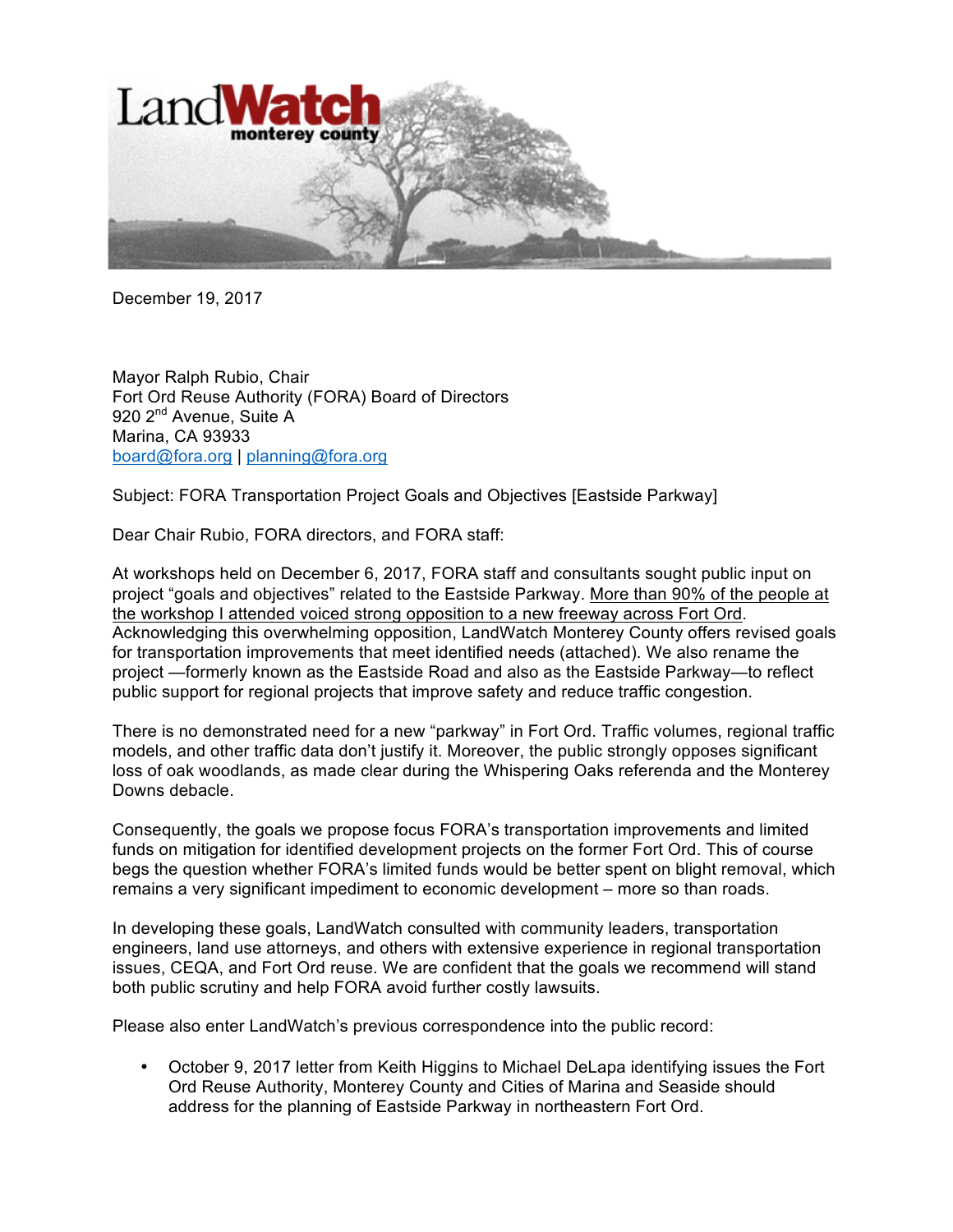• October 10, 2017 letter from Michael DeLapa to Mayor Ralph Rubio seeking clarification of on-call engineering and design services on the Oct. 13 FORA Agenda in the context of Eastside Parkway.

Thank you for your consideration.

Sincerely,

Michael D. DeLapa Executive Director

cc: State Senator Bill Monning Assemblymember Mark Stone Monterey County Board of Supervisors City of Seaside City Council City of Marina City Council Keep Fort Ord Wild